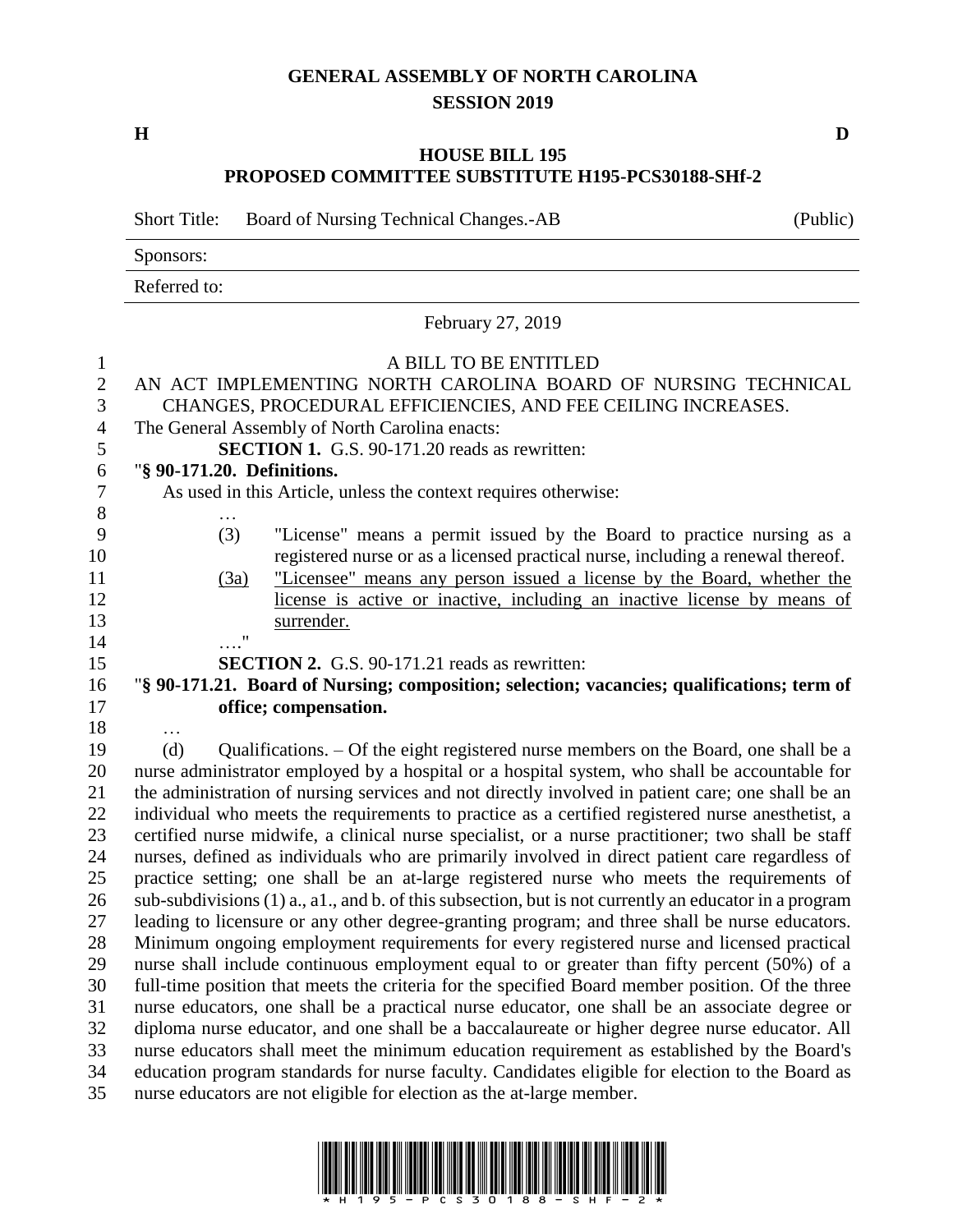|               |          | <b>General Assembly Of North Carolina</b>                                                                                                                                                                                                                                                                                                                                                                                                                                                                                                                                                                                                                                  | <b>Session 2019</b> |
|---------------|----------|----------------------------------------------------------------------------------------------------------------------------------------------------------------------------------------------------------------------------------------------------------------------------------------------------------------------------------------------------------------------------------------------------------------------------------------------------------------------------------------------------------------------------------------------------------------------------------------------------------------------------------------------------------------------------|---------------------|
|               | (1)      | Except for the at-large member, every registered nurse member shall meet the<br>following criteria:<br>Hold a current, an active, unencumbered license to practice as a<br>a.<br>registered nurse in North Carolina.<br>Be a resident of North Carolina.<br>a1.<br>Have a minimum of five years of experience as a registered nurse.<br>$\mathbf b$ .<br>Have been engaged continuously in a position that meets the criteria<br>$\mathbf{c}$ .<br>for the specified Board position for at least three years immediately<br>preceding election.<br>Show evidence that the employer of the registered nurse is aware that<br>d.<br>the nurse intends to serve on the Board. |                     |
|               | (2)      | Every licensed practical nurse member shall meet the following criteria:<br>Hold a current, an active, unencumbered license to practice as a<br>a.<br>licensed practical nurse in North Carolina.                                                                                                                                                                                                                                                                                                                                                                                                                                                                          |                     |
|               |          | Be a resident of North Carolina.<br>a1.<br>Have a minimum of five years of experience as a licensed practical<br>c.<br>nurse.                                                                                                                                                                                                                                                                                                                                                                                                                                                                                                                                              |                     |
|               |          | Have been engaged continuously in the position of a licensed practical<br>d.<br>nurse for at least three years immediately preceding election.<br>Show evidence that the employer of the licensed practical nurse is<br>e.<br>aware that the nurse intends to serve on the Board.                                                                                                                                                                                                                                                                                                                                                                                          |                     |
|               | (3)      | A public member appointed by the Governor shall not be a provider of health<br>services or employed in the health services field. No licensed nurse or licensed<br>health care professional or employed by a health care institution, health care<br>insurer, or a health care professional school. No public member appointed by<br>the Governor or person in the public member's immediate family as defined<br>by G.S. 90-405(8) shall be currently employed as a licensed nurse or been<br>previously employed as a licensed nurse.                                                                                                                                    |                     |
| (g)           |          | Reimbursement. Compensation. - Board members are entitled to receive<br>compensation and reimbursement as authorized by G.S. 93B-5-for all expenses proper and<br>necessary as determined by the Board to discharge its duties and to enforce the laws regulating                                                                                                                                                                                                                                                                                                                                                                                                          |                     |
|               |          | the practice of nursing. The per diem compensation of Board members shall not exceed two<br>hundred dollars (\$200.00) per member for time spent in the performance and discharge of duties                                                                                                                                                                                                                                                                                                                                                                                                                                                                                |                     |
| as a member." |          |                                                                                                                                                                                                                                                                                                                                                                                                                                                                                                                                                                                                                                                                            |                     |
|               |          | <b>SECTION 3.</b> G.S. 90-171.23 reads as rewritten:<br>"§ 90-171.23. Duties, powers, and meetings.                                                                                                                                                                                                                                                                                                                                                                                                                                                                                                                                                                        |                     |
| (b)           | $\cdots$ | Duties, powers. The Board is empowered to:                                                                                                                                                                                                                                                                                                                                                                                                                                                                                                                                                                                                                                 |                     |
|               | (6)      | Examine, license, and renew the licenses of duly qualified applicants for<br>licensure.                                                                                                                                                                                                                                                                                                                                                                                                                                                                                                                                                                                    |                     |
|               | (6a)     | Determine whether an applicant or licensee is mentally and physically capable<br>of practicing nursing with reasonable skill and safety. The Board may require<br>an applicant or licensee to submit to a mental health examination by a licensed<br>mental health professional designated by the Board and to a physical<br>examination by a physician or other licensed health care professional<br>designated by the Board. The Board may order an applicant or licensee to be<br>examined before or after charges are presented against the applicant or<br>licensee. The results of the mental health examination or physical examination                             |                     |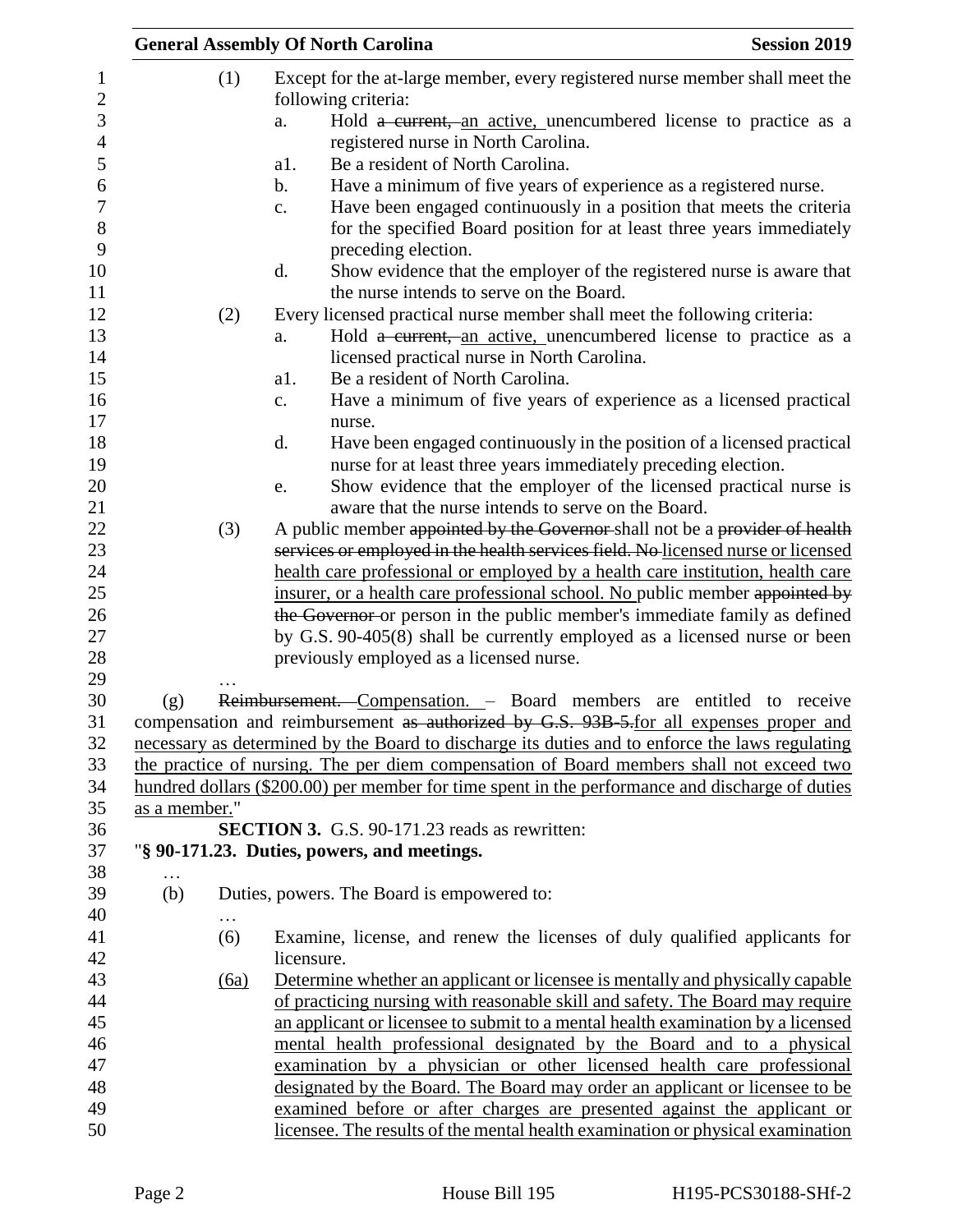|                 |                   | <b>General Assembly Of North Carolina</b><br><b>Session 2019</b>                 |
|-----------------|-------------------|----------------------------------------------------------------------------------|
|                 |                   | shall be reported directly to the Board and shall be admissible into evidence    |
|                 |                   | in a hearing before the Board.                                                   |
|                 | (7)               | Cause the prosecution of all persons violating this Article-Determine and        |
|                 |                   | administer appropriate disciplinary action against all regulated parties who are |
|                 |                   | found to be in violation of this Article or rules adopted by the Board.          |
|                 |                   |                                                                                  |
|                 | (10)              | Grant or deny Grant, deny, or withdraw approval for nursing programs as          |
|                 |                   | provided in G.S. 90-171.39.                                                      |
|                 |                   |                                                                                  |
|                 | (18)              | Establish programs for aiding in the recovery and rehabilitation of nurses who   |
|                 |                   | experience chemical addiction or abuse or mental or physical disabilities and    |
|                 |                   | programs for monitoring such nurses for safe practice.monitoring the             |
|                 |                   | treatment, recovery, and safe practice of nurses with substance use disorders,   |
|                 |                   | mental health disorders, or physical conditions impacting the ability to deliver |
|                 |                   | safe care.                                                                       |
|                 | (18a)             | Establish programs Enter into agreements for aiding in the remediation of        |
|                 |                   | nurses who experience practice deficiencies.                                     |
|                 |                   |                                                                                  |
|                 | (24)              | Order the production of any records concerning the practice of nursing           |
|                 |                   | relevant to a complaint received by the Board or an inquiry or investigation     |
|                 |                   | conducted by or on behalf of the Board or subpoena the production of any         |
|                 |                   | patient records, documents, or other materials concerning any matter to be       |
|                 |                   | heard before or inquired into by the Board, notwithstanding any other            |
|                 |                   | provision of law providing for the application of any health care                |
|                 |                   | provider-patient privilege regarding records, documents, or other materials.     |
|                 |                   | All records, documents, or other materials compiled by the Board are subject     |
|                 |                   | to G.S. 90-171.37C. Upon written request and after a hearing, the Board shall    |
|                 |                   | revoke a subpoena if the Board finds the evidence does not relate to a matter    |
|                 |                   | in issue, or if the subpoena does not describe the required evidence with        |
|                 |                   | sufficient particularity, or if the subpoena is invalid for any other legal      |
|                 |                   | reason."                                                                         |
|                 |                   | <b>SECTION 4.</b> G.S. 90-171.27 reads as rewritten:                             |
|                 |                   | "§ 90-171.27. Expenses payable from fees collected by Board.                     |
| $\cdots$<br>(b) |                   | The schedule of fees shall not exceed the following rates:                       |
|                 | (1)               | Application for examination leading to certificate and a license as a registered |
|                 |                   |                                                                                  |
|                 | (2)               | Application for eertificate and a license as a registered nurse by endorsement   |
|                 |                   |                                                                                  |
|                 | (3)               | Application for each re-examination leading to certificate and a license as a    |
|                 |                   |                                                                                  |
|                 | $\underline{(4)}$ | Renewal of a license to practice as a registered nurse (two-year period)         |
|                 |                   |                                                                                  |
|                 | <u>(5)</u>        | Reinstatement of a lapsed license to practice as a registered nurse and renewal  |
|                 |                   |                                                                                  |
|                 | <u>(6)</u>        | Application for examination leading to certificate and a license as a licensed   |
|                 |                   |                                                                                  |
|                 | (7)               | Application for certificate and a license as a licensed practical nurse by       |
|                 |                   |                                                                                  |
|                 | (8)               | Application for each re-examination leading to eertificate and a license as      |
|                 |                   |                                                                                  |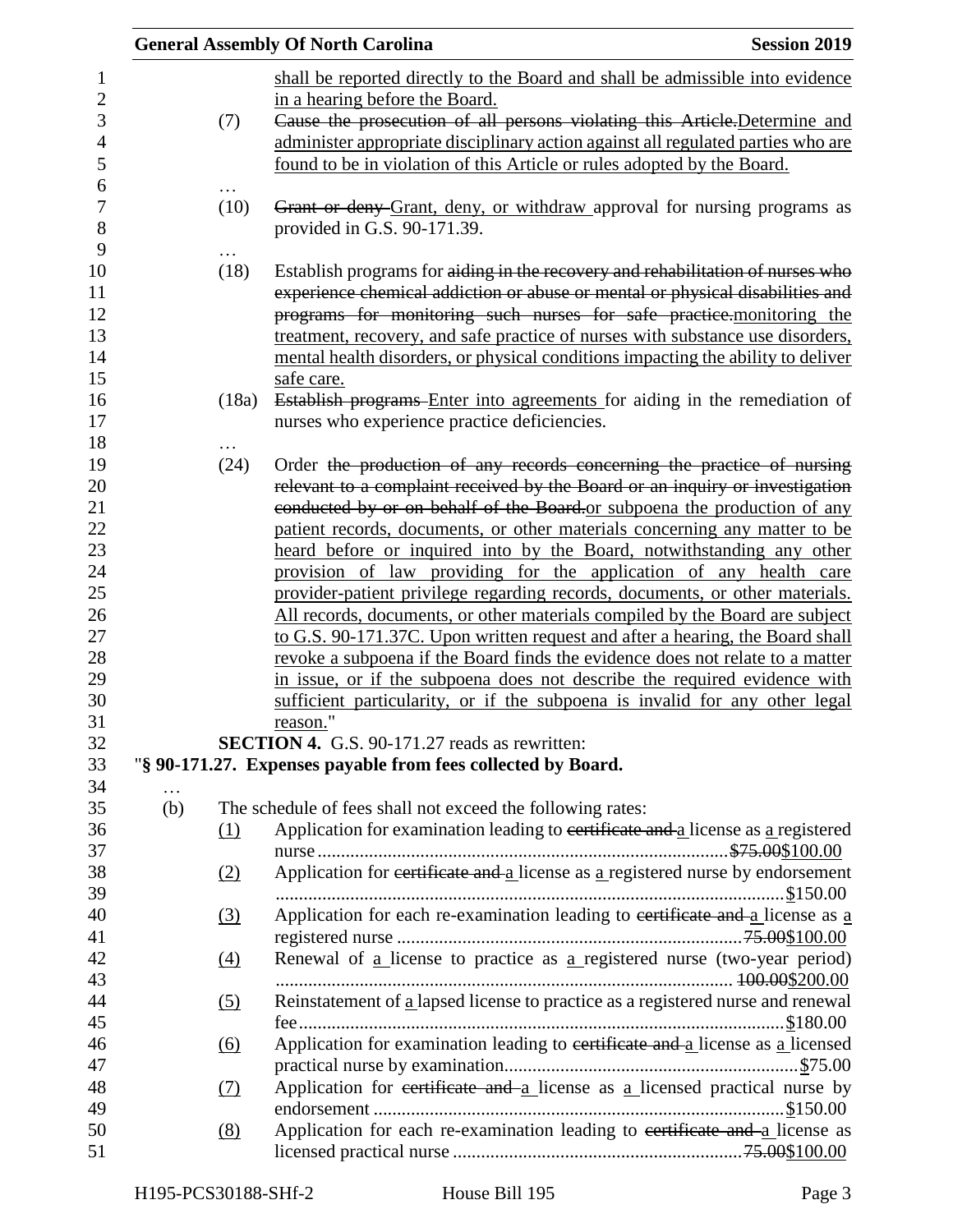|                   | <b>Session 2019</b><br><b>General Assembly Of North Carolina</b> |                                                                                                                          |                                                             |
|-------------------|------------------------------------------------------------------|--------------------------------------------------------------------------------------------------------------------------|-------------------------------------------------------------|
| 1<br>$\mathbf{2}$ | (9)                                                              | Renewal of license to practice as a licensed practical nurse (two-year period)                                           |                                                             |
| 3<br>4            | (10)                                                             | Reinstatement of a lapsed license to practice as a licensed practical nurse and                                          |                                                             |
| 5<br>6            | (11)                                                             | Application fee for a retired registered nurse status or a retired licensed                                              |                                                             |
| 7                 | (12)                                                             | Reinstatement of a retired registered nurse to practice as a registered nurse or                                         |                                                             |
| 8<br>9            |                                                                  | a retired licensed practical nurse to practice as a licensed practical nurse                                             |                                                             |
| 10                | (13)                                                             | Reasonable charge for duplication services and materials.                                                                |                                                             |
| 11                |                                                                  | A fee for an item listed in this schedule shall not increase from one year to the next by more                           |                                                             |
| 12                | than twenty percent $(20\%)$ .                                   |                                                                                                                          |                                                             |
| 13                | $\ldots$ "                                                       |                                                                                                                          |                                                             |
| 14                |                                                                  | <b>SECTION 5.</b> G.S. 90-171.33 reads as rewritten:                                                                     |                                                             |
| 15                |                                                                  | "§ 90-171.33. Temporary license.                                                                                         |                                                             |
| 16                | $\left( a\right)$                                                | Until the implementation of the computer adaptive licensure examination, the Board                                       |                                                             |
| 17                |                                                                  | may issue a nonrenewable temporary license to persons who are applying for licensure under                               |                                                             |
| 18                |                                                                  | G.S. 90-171.30, and who are scheduled for the licensure examination at the first opportunity after                       |                                                             |
| 19                |                                                                  | graduation, for a period not to exceed the lesser of nine months or the date of applicant's                              |                                                             |
| 20                |                                                                  | notification of the results of the licensure examination. The Board shall revoke the temporary                           |                                                             |
| 21                |                                                                  | license of any person who does not take the examination as scheduled, or who has failed the                              |                                                             |
| 22                |                                                                  | examination for licensure as provided by this act.                                                                       |                                                             |
| 23                | $\Theta$                                                         | Upon implementation of the computer-adaptive licensure examination, no temporary                                         |                                                             |
| 24                |                                                                  | licenses will be issued to persons who are applying for licensure under G.S. 90-171.30.                                  |                                                             |
| 25                | (c)                                                              | The Board may issue a nonrenewable temporary license to persons applying for                                             |                                                             |
| 26                |                                                                  | licensure under G.S. 90-171.32 for a period not to exceed the lesser of six months or until the                          |                                                             |
| 27                |                                                                  | Board determines whether the applicant is qualified to practice nursing in North Carolina.                               |                                                             |
| 28                |                                                                  | Temporary licensees may perform patient-care services within limits defined by the Board. In                             |                                                             |
| 29                |                                                                  | defining these limits, the Board shall consider the ability of the temporary licensee to safely and                      |                                                             |
| 30                |                                                                  | properly carry out patient-care services. Temporary licensees shall be held to the standard of care                      |                                                             |
| 31                | of a fully licensed nurse."                                      | <b>SECTION 6.</b> G.S. 90-171.37 reads as rewritten:                                                                     |                                                             |
| 32                | "§<br>90-171.37.                                                 |                                                                                                                          |                                                             |
| 33                |                                                                  |                                                                                                                          | Revocation, discipline, suspension, probation, or denial of |
| 34<br>35          |                                                                  | <b>Hensure.</b> Disciplinary authority.<br>The Board may initiate an investigation upon receipt of information about any |                                                             |
| 36                | (a)                                                              | practice that might violate any provision of this Article or any rule or regulation promulgated by                       |                                                             |
| 37                |                                                                  | the Board. In accordance with the provisions of Chapter 150B of the General Statutes, the Board                          |                                                             |
| 38                |                                                                  | shall have the power and authority to: $(i)$ refuse to issue a license to practice nursing; $(ii)$ refuse                |                                                             |
| 39                |                                                                  | to issue a certificate of renewal of a license to practice nursing; (iii) revoke or suspend a license                    |                                                             |
| 40                |                                                                  | to practice nursing; and (iv) invoke other such disciplinary measures, censure, or probative terms                       |                                                             |
| 41                |                                                                  | against a licensee as it deems fit and proper; in any instance or instances in which the Board is                        |                                                             |
| 42                |                                                                  | satisfied that the applicant or licensee: to take the following actions: (i) place on probation, with                    |                                                             |
| 43                |                                                                  | or without conditions; (ii) impose limitations and conditions; (iii) accept voluntary surrender of                       |                                                             |
| 44                |                                                                  | a license; (iv) publicly reprimand; (v) issue public letters of concern; (vi) require satisfactory                       |                                                             |
| 45                |                                                                  | completion of treatment programs, or remedial or educational training; (vii) deny or refuse to                           |                                                             |
| 46                |                                                                  | issue a license, deny or refuse to issue a license renewal, issue a fine, suspend a license, and                         |                                                             |
| 47                |                                                                  | revoke a license or privilege to practice nursing in this State for any person the Board finds to                        |                                                             |
| 48                | have done any of the following:                                  |                                                                                                                          |                                                             |
| 49                | (1)                                                              | Has given false information or has withheld material information from the                                                |                                                             |
| 50                |                                                                  | Board in procuring or attempting to procure a license to practice nursing.                                               |                                                             |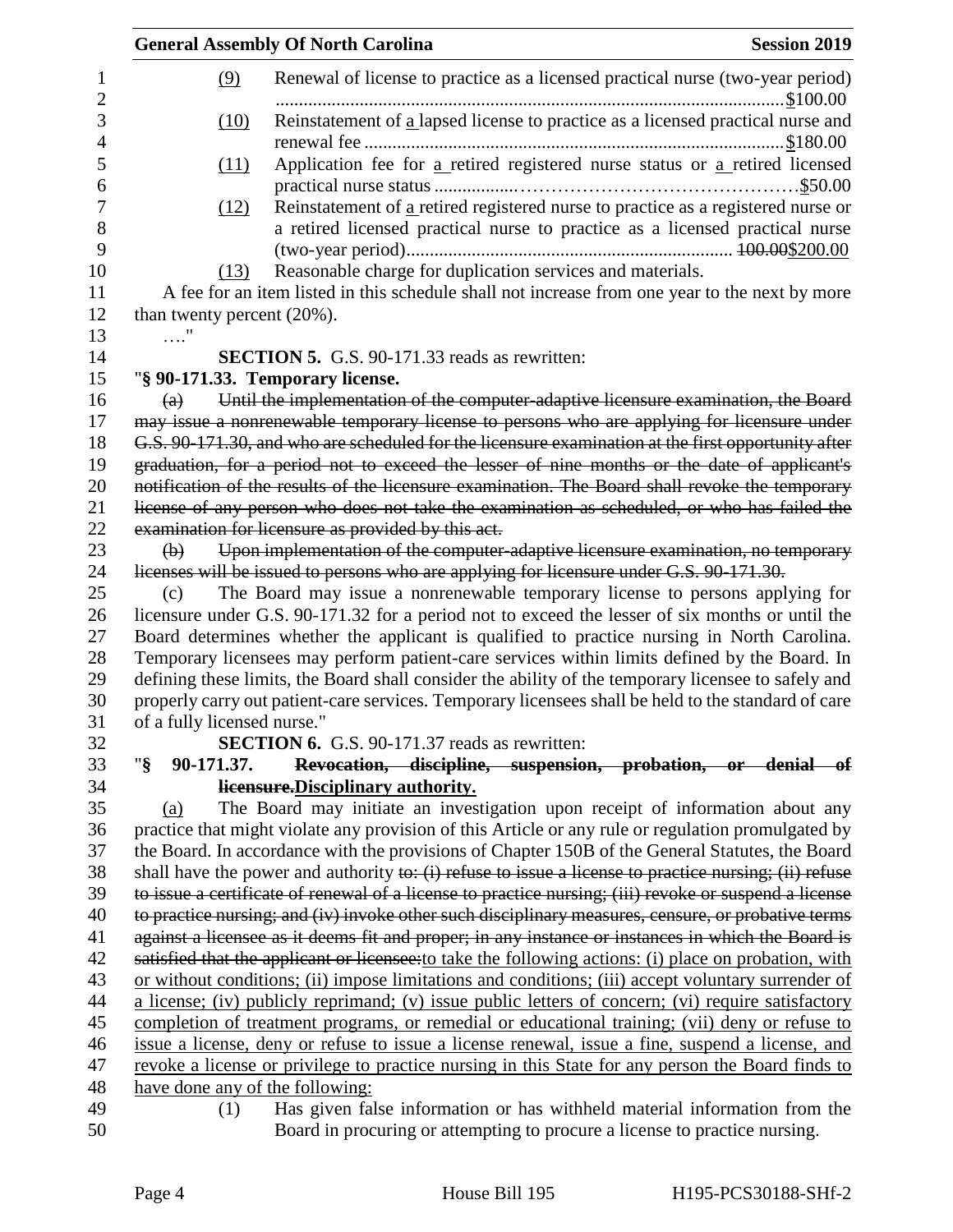|                                     | <b>General Assembly Of North Carolina</b>                                                           | <b>Session 2019</b> |
|-------------------------------------|-----------------------------------------------------------------------------------------------------|---------------------|
| (2)                                 | Has been convicted of or pleaded guilty or nolo contendere to any crime which                       |                     |
|                                     | indicates that the nurse is unfit or incompetent to practice nursing or that the                    |                     |
|                                     | nurse has deceived or defrauded the public-a crime involving moral turpitude                        |                     |
|                                     | or the violation of a law involving the practice of nursing.                                        |                     |
| (3)                                 | Has a mental or physical disability or uses any drug to a degree that interferes                    |                     |
|                                     | with his or her fitness to practice nursing. Is unable to practice nursing with                     |                     |
|                                     | <u>reasonable skill and safety to patients by reason of illness, excessive use of</u>               |                     |
|                                     | alcohol, drugs, chemicals, or any other type of material, or by reason of any                       |                     |
|                                     | physical or mental abnormality.                                                                     |                     |
| (4)                                 | Engages in conduct that endangers the public health.                                                |                     |
| (5)                                 | Is unfit or incompetent to practice nursing by reason of deliberate or negligent                    |                     |
|                                     | acts or omissions regardless of whether actual injury to the patient is                             |                     |
|                                     | established.                                                                                        |                     |
| (6)                                 | Engages in conduct that deceives, defrauds, or harms the public in the course                       |                     |
|                                     | of professional activities or services.                                                             |                     |
| <u>(6a)</u>                         | Commits acts of moral turpitude.                                                                    |                     |
| (6b)                                | Engages in unprofessional conduct that is nonconforming to the standards of                         |                     |
|                                     | acceptable and prevailing nursing practice or the ethics of the nursing                             |                     |
|                                     | profession, even if a patient is not injured.                                                       |                     |
| (6c)                                | Commits acts of dishonesty, injustice, or immorality in the course of the                           |                     |
|                                     | licensee's practice or otherwise, including acts outside of this State.                             |                     |
| (6d)                                | Has had a license or privilege to practice nursing denied, revoked, suspended,                      |                     |
|                                     | restricted, or acted against by any jurisdiction. For purposes of this                              |                     |
|                                     | subdivision, the licensing authority's acceptance of a license to practice                          |                     |
|                                     | nursing that is voluntarily relinquished by a nurse, by stipulation, consent                        |                     |
|                                     | order, or other settlement in response to or in anticipation of the filing of                       |                     |
|                                     | administrative charges against the nurse's license, is an action against a license                  |                     |
|                                     | to practice nursing. The Board is empowered and authorized to take action                           |                     |
|                                     | based on the factual findings of the licensing authority that took action.                          |                     |
| <u>(6e)</u>                         | Fails to respond to the Board's inquiries in a reasonable manner or time                            |                     |
|                                     | regarding any matter affecting the license to practice nursing.                                     |                     |
| (7)                                 | Has violated any provision of this Article. Article or any provision of the rules                   |                     |
|                                     | adopted by the Board under this Article.                                                            |                     |
| (8)                                 | Has willfully violated any rules enacted by the Board.                                              |                     |
| (b)                                 | The Board may take any of the actions specified above in this section when a                        |                     |
|                                     | registered nurse approved to perform medical acts has violated rules governing the performance      |                     |
|                                     | of medical acts by a registered nurse; provided this shall not interfere with the authority of the  |                     |
|                                     | North Carolina Medical Board to enforce rules and regulations governing the performance of          |                     |
| medical acts by a registered nurse. |                                                                                                     |                     |
| (c)                                 | The Board may reinstate a revoked license, revoke censure or probative terms,                       |                     |
|                                     | probation, or remove other licensure restrictions when it finds that the reasons for revocation,    |                     |
|                                     | censure or probative terms, probation, or other licensure restrictions no longer exist and that the |                     |
|                                     | nurse or applicant-licensee or applicant for a license can reasonably be expected to safely and     |                     |
| properly practice nursing.          |                                                                                                     |                     |
| (d)                                 | The Board retains jurisdiction over an expired, inactive, or voluntarily surrendered                |                     |
|                                     | license. The Board's jurisdiction over the licensee extends for all matters, known or unknown to    |                     |
|                                     | the Board, at the time of the expiration, inactivation, or surrender of the license.                |                     |
| (e)                                 | The Board, members of the Board, and staff shall not be held liable in any civil or                 |                     |
|                                     | criminal proceeding for exercising the powers and duties authorized by law provided the person      |                     |
| was acting in good faith."          |                                                                                                     |                     |
|                                     | <b>SECTION 7.</b> G.S. 90-171.37A reads as rewritten:                                               |                     |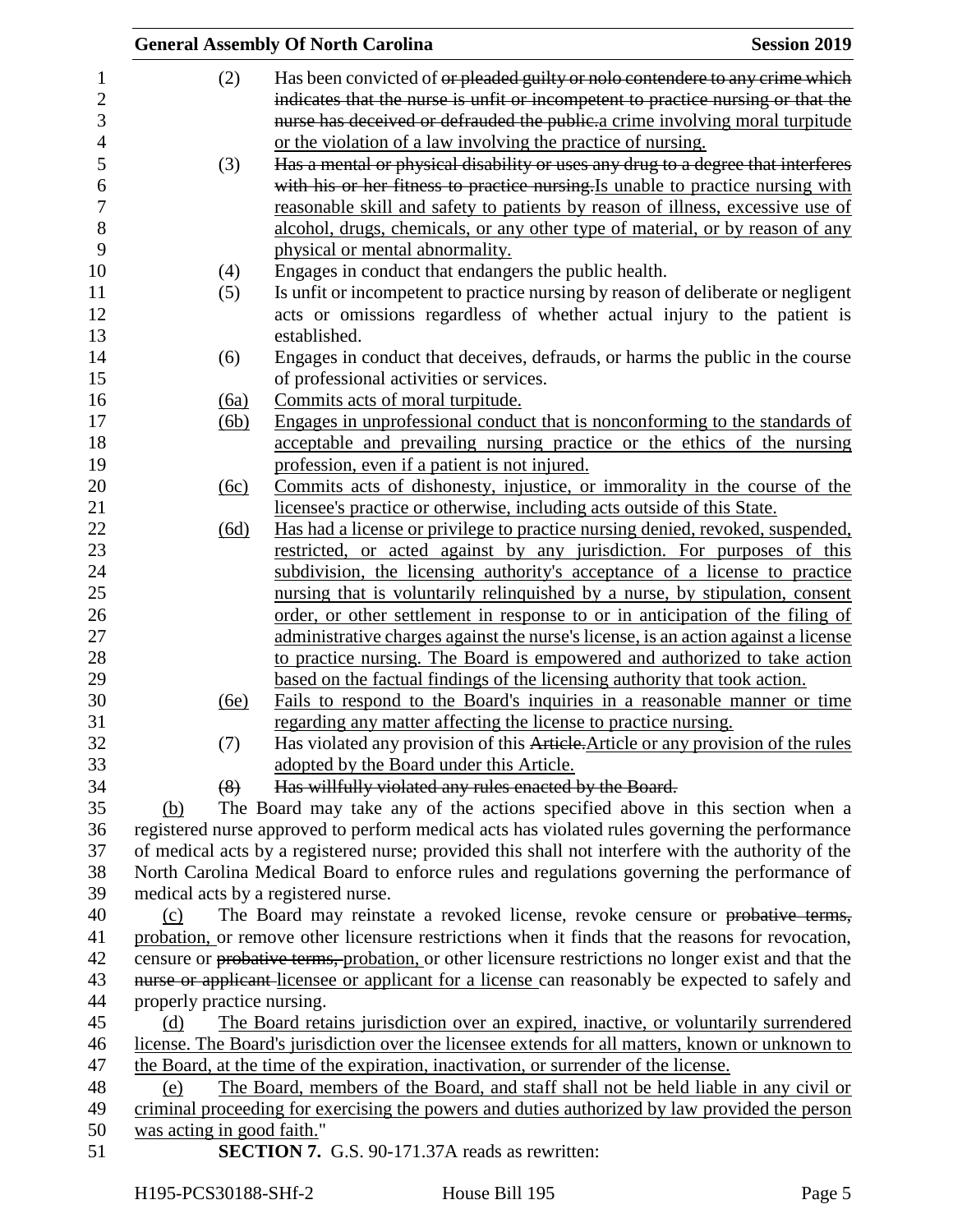| <b>General Assembly Of North Carolina</b>                                                             | <b>Session 2019</b> |
|-------------------------------------------------------------------------------------------------------|---------------------|
| "§ 90-171.37A. Use of hearing committee and depositions.                                              |                     |
| The Board, in its discretion, may designate in writing three or more of its members to<br>(a)         |                     |
| conduct hearings as a hearing committee to take-receive evidence. A majority of the hearing           |                     |
| committee shall be licensed nurses.                                                                   |                     |
| Evidence and testimony may be presented at hearings before the Board or a hearing<br>(b)              |                     |
| committee in the form of depositions before any person authorized to administer oaths in              |                     |
| accordance with the procedure for the taking of depositions in civil actions in the superior court.   |                     |
| At the discretion of the Board, witness testimony may be received by telephone or                     |                     |
| videoconferencing at a hearing.                                                                       |                     |
| $\ldots$ "                                                                                            |                     |
| <b>SECTION 8.</b> Article 9A of Chapter 90 of the General Statutes is amended by adding               |                     |
| new sections to read:                                                                                 |                     |
|                                                                                                       |                     |
| "§ 90-171.37B. Appeal from Board's disciplinary action of licensee.                                   |                     |
| A licensee may appeal a public disciplinary action made by the Board under<br>(a)                     |                     |
| G.S. 90-171.37(a). A licensee may appeal any public disciplinary action made by the Board to          |                     |
| the superior court located in the county where the licensee resides or where the Board is located     |                     |
| by filing written notice of appeal within 30 days after receipt of the Board's decision. A licensee   |                     |
| must state all exceptions to the Board's decision in the licensee's written notice of appeal and      |                     |
| properly identify the general court of justice where the licensee intends the appeal to be heard.     |                     |
| Within 30 days of receiving a licensee's written notice of appeal, the Board shall<br>(b)             |                     |
| prepare, certify, and file the record, charges, notice of hearing, transcript of testimony, documents |                     |
| and written evidence produced at the hearing, the Board's decision, and a licensee's notice of        |                     |
| appeal with the clerk of superior court in the county where the licensee appealed the Board's         |                     |
| decision.                                                                                             |                     |
| "§ 90-171.37C. Board to keep public records.                                                          |                     |
| All records, papers, investigative information, and other documents containing<br>(a)                 |                     |
| information that the Board, its members, or its employees possess, gathered, or received as a         |                     |
| result of investigations, inquiries, assessments, or interviews conducted in connection with a        |                     |
| licensing complaint, appeal, assessment, potential impairment matter, or disciplinary matter shall    |                     |
| not be considered public records under Chapter 132 of the General Statutes, and are privileged,       |                     |
| confidential, not subject to discovery, subpoena, or any means of legal compulsion for release to     |                     |
| anyone other than the Board, its employees, or consultants involved in the application for license,   |                     |
| impairment assessment, or discipline of a licensee, except as provided in subsection (b) of this      |                     |
| section. For the purposes of this section, "investigative information" means investigative files      |                     |
| and reports, information relating to the identity and report of a physician or other professional     |                     |
| performing an expert review for the Board, and any of the Board's deposition transcripts related      |                     |
| to a hearing not admitted into evidence.                                                              |                     |
| The Board shall provide the licensee or applicant for a license access to all<br>(b)                  |                     |
| information in its possession that the Board intends to offer into evidence at the licensee's or      |                     |
| applicant's hearing, unless good cause is shown for delay. This information shall be subject to       |                     |
| any privilege or restriction set forth by rule, statute, or legal precedent and must be requested in  |                     |
| writing from the licensee or applicant who is the subject of the complaint or investigation. The      |                     |
| Board shall not be required to produce (i) information subject to attorney-client privilege or (ii)   |                     |
| investigative information that the Board will not offer into evidence, and is related to advice,      |                     |
| opinions, or recommendations of the Board's staff, consultants, or agents.                            |                     |
| Any licensee's notice of statement of charges, notice of hearing, and all information<br>(c)          |                     |
| contained in those documents shall be public records under Chapter 132 of the General Statutes.       |                     |
| If the Board, its employees, or its agents possess investigative information indicating<br>(d)        |                     |
| a crime may have been committed, the Board may report the information to the appropriate law          |                     |
| enforcement agency or district attorney of the district in which the offense was committed. The       |                     |
| Board shall cooperate with and assist any law enforcement agency or district attorney conducting      |                     |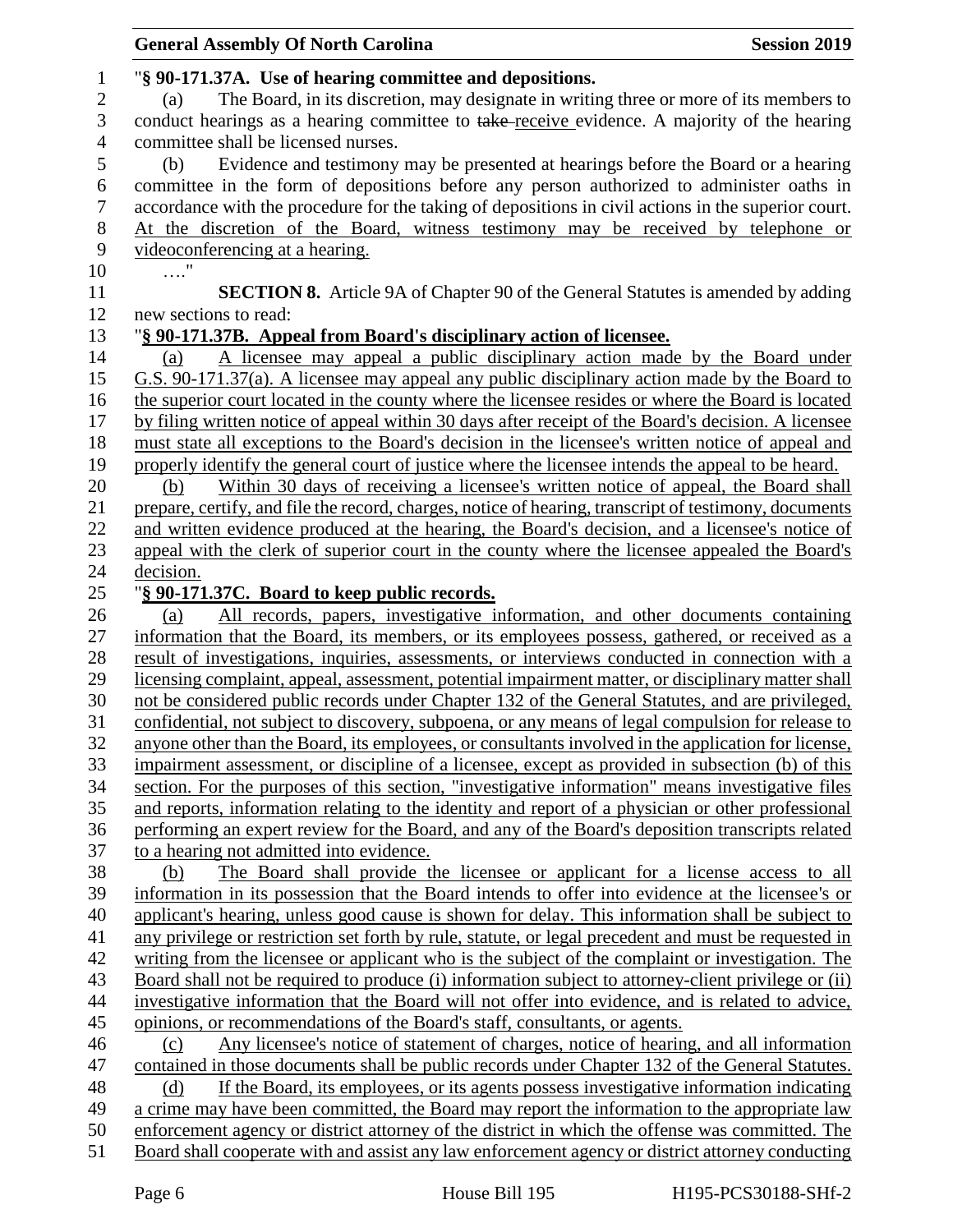## a criminal investigation or prosecution of a licensee by providing relevant information. This information shall be confidential under G.S. 132-1.4 and shall remain confidential after disclosure to a law enforcement agency or district attorney. (e) All licensees shall self-report to the Board any of the following within 30 days of their arrest or indictment: (1) Any felony arrest or indictment. (2) Any arrest for driving while impaired or driving under the influence. 8 (3) Any arrest or indictment for the possession, use, or sale of any controlled substance. substance. (f) The Board, its members, or its staff may release confidential information concerning the denial, annulment, suspension, or revocation of a license to any other health care licensing board in this State, other state, or country, or authorized Department of Health and Human Services personnel who are charged with the enforcement or investigative responsibilities of licensure. If the Board releases this confidential information, the Board shall notify and provide a summary of the information to the licensee within 60 days after the information is transmitted. The licensee may make a written request that the Board provide the licensee a copy of all information transmitted within 30 days of receiving notice of the initial transmittance. The Board shall not provide the information if the information relates to an ongoing criminal investigation by any law enforcement agency or authorized Department of Health and Human Services personnel with enforcement or investigative responsibilities. (g) Notwithstanding the provisions of G.S. 90-171.37C, the Board shall withhold the 23 identity of a patient, including information relating to dates and places of treatment, or any other information that would tend to identify the patient, in any proceeding, record of a hearing, and in the notice of charges against any licensee, unless the patient or the patient's representative expressly consents to the public disclosure. "**§ 90-171.37D. Service of notices.** 28 (a) Any notice required by this Article may be served either personally by an employee of the Board or by an officer authorized by law to serve process, or by registered or certified mail, return requested, directed to the licensee or applicant at his or her last known address as shown by the records of the Board. If notice is served personally, it shall be deemed to have been served at the time when the officer or employee of the Board delivers the notice to the person addressed or delivers the notice at the licensee's or applicant's last known address as shown by records of the Board with a person of suitable age and discretion then residing therein. Where notice is served in a manner authorized by Rule 4(j) of the North Carolina Rules of Civil Procedure, it shall be deemed to have been served on the date borne by the return receipt showing delivery of the notice to the licensee's or applicant's last known address as shown by the records of the Board, regardless of whether the notice was actually received or whether the notice was unclaimed or undeliverable for any reason." **SECTION 9.** G.S. 90-171.39 reads as rewritten: "**§ 90-171.39. Approval.** 42 The Board shall designate persons to survey proposed nursing programs, including the 43 elinical facilities. programs. The persons designated by the Board shall submit a written report of the survey to the Board. If in the opinion of the Board the standards for approved nursing education are met, the program shall be given approval." **SECTION 10.** G.S. 90-171.40 reads as rewritten: "**§ 90-171.40. Ongoing approval.** 48 The Board shall review all nursing programs in the State at least every eight 10 years or more often as considered necessary. If the Board determines that any approved nursing program does not meet or maintain the standards required by the Board, the Board shall give written notice specifying the deficiencies to the institution responsible for the program. The Board shall

**General Assembly Of North Carolina Session 2019 Session 2019**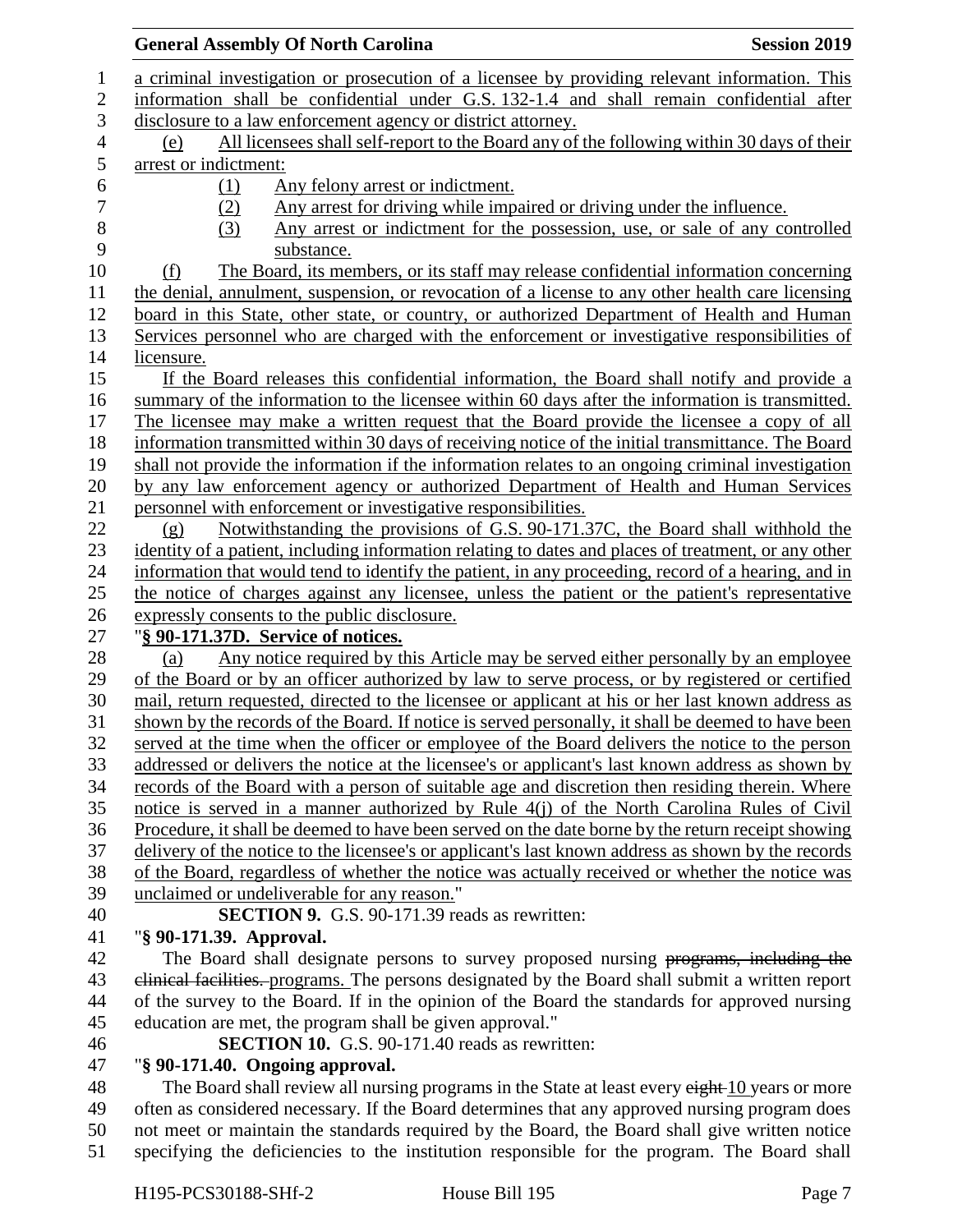|                | <b>Session 2019</b><br><b>General Assembly Of North Carolina</b>                                                 |
|----------------|------------------------------------------------------------------------------------------------------------------|
|                | withdraw approval from evaluate and take appropriate action, including withdrawing approval,                     |
| $\mathbf{2}$   | for a program that fails to correct deficiencies within a reasonable time. The Board shall publish               |
| $\mathfrak{Z}$ | annually a list of nursing programs in this State showing their approval status."                                |
|                | <b>SECTION 11.</b> G.S. 90-171.43 reads as rewritten:                                                            |
| 5              | "§ 90-171.43. License required.                                                                                  |
| 6              | No person shall practice or offer to practice as a registered nurse or licensed practical<br>(a)                 |
| $\tau$         | nurse, or use the word "nurse" as a title for herself or himself, or use an abbreviation to indicate             |
| $8\,$          | that the person is a registered nurse or licensed practical nurse, unless the person is currently                |
| 9              | licensed as a registered nurse or licensed practical nurse as provided by this Article. If the word              |
|                | "nurse" is part of a longer title, such as "nurse's aide", a person who is entitled to use that title            |
|                | shall use the entire title and may not abbreviate the title to "nurse". This Article shall not,                  |
|                | however, be construed to prohibit or limit the following:                                                        |
|                | The performance by any person of any act for which that person holds a<br>(1)                                    |
|                | license issued pursuant to North Carolina law;                                                                   |
|                | The clinical practice by students enrolled in approved nursing programs,<br>(2)                                  |
|                | continuing education programs, or refresher courses under the supervision of                                     |
|                | qualified faculty;                                                                                               |
|                | The performance of nursing performed by persons who hold a temporary<br>(3)                                      |
|                | license issued pursuant to G.S. 90-171.33;                                                                       |
|                | The delegation to any person, including a member of the patient's family, by<br>(4)                              |
|                | a physician licensed to practice medicine in North Carolina, a licensed dentist                                  |
|                | or registered nurse of those patient-care services which are routine, repetitive,                                |
|                | limited in scope that do not require the professional judgment of a registered                                   |
|                | nurse or licensed practical nurse;                                                                               |
|                | Assistance by any person in the case of emergency.<br>(5)                                                        |
|                | Any person permitted to practice nursing without a license as provided in subdivision (2) or                     |
|                | (3) of this section shall be held to the same standard of care as any licensed nurse.                            |
|                | The Board shall have the authority to promulgate rules to enforce the provisions of<br>(b)                       |
|                | this section."                                                                                                   |
|                | <b>SECTION 12.</b> Article 9A of Chapter 90 of the General Statutes is amended by                                |
|                | adding a new section to read:                                                                                    |
|                | "§ 90-171.49. Disasters and emergencies.                                                                         |
|                | If the Governor declares a state of emergency or a county or municipality enacts ordinances                      |
|                | under G.S. 166A-19.31, 160A-174, 153A-121, or Article 22 of Chapter 130A of the General                          |
|                | Statutes, the Board may waive the requirements of this Article to allow emergency health services                |
|                | to the public."                                                                                                  |
|                | <b>SECTION 13.</b> G.S. 90-171.47 reads as rewritten:                                                            |
|                | "§ 90-171.47. Reports: immunity from suit.                                                                       |
|                | Any person who has reasonable cause to suspect misconduct or incapacity of a licensee or                         |
|                | who has reasonable cause to suspect that any person is in violation of this Article, including those             |
|                | actions specified in G.S. 90-171.37(1) through (8), G.S. 90-171.37, G.S. 90-171.43, 90-171.43,                   |
|                | and G.S. 90-171.44, 90-171.44 shall report the relevant facts to the Board. Upon receipt of such                 |
|                | charge or upon its own initiative, the Board may give notice of an administrative hearing or may,                |
|                | after diligent investigation, dismiss unfounded charges. Any person making a report pursuant to                  |
|                | this section shall be immune from any criminal prosecution or civil liability resulting therefrom                |
|                | unless such person knew the report was false or acted in reckless disregard of whether the report<br>was false." |
|                | <b>SECTION 14.</b> G.S. 90-171.48 reads as rewritten:                                                            |
|                | "§ 90-171.48. Criminal history record checks of applicants for licensure.                                        |
|                |                                                                                                                  |
|                |                                                                                                                  |